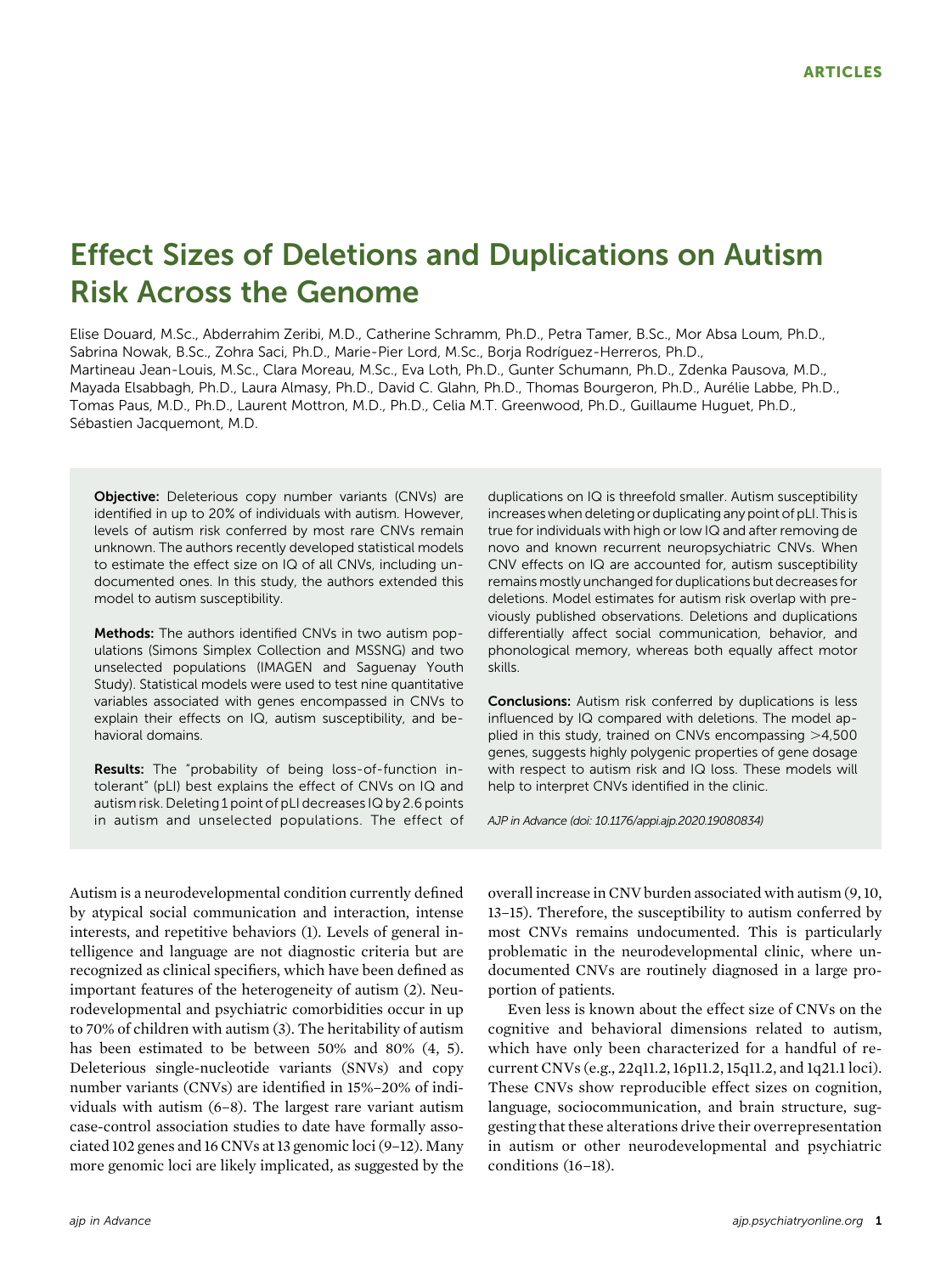Limited progress has been made in identifying phenotypegenotype relationships in autism. Studies have demonstrated that rare de novo variants are associated with lower IQ and are overrepresented in females (15, 19–22). De novo variants have also been associated with an atypical autism profile characterized by less impairment in social communication and language, as well as a greater likelihood of motor delay (23, 24). Overall, the reasons underlying the overrepresentation of rare variants in autistic individuals remains unclear. It may be due to their effect on core symptoms of autism, or DSM-5 defined clinical specifiers of autism (intelligence, language, co-occurring conditions). Since CNVs have a strong influence on IQ and behavioral problems, including autism symptoms, it is of interest to examine the effect size of CNVs on autism risk while accounting for their effect size on IQ.

We previously reported that statistical models trained on benign deletions in populations not selected for a clinical condition can accurately estimate the effect size of deleterious deletions on nonverbal IQ (NVIQ) (25). These results suggest that 1) the effect size of deletions on NVIQ can be estimated using constraint scores, such as the "probability of being lossof-functionintolerant" (pLI) (26) (Figure 1), and 2) the effect of haploinsufficiency on NVIQ applies to alarge proportion of the genome, consistent with a highly polygenic model (27, 28). Using pLI as an explanatory variable, we estimated that onethird of the coding genes affect NVIQ by >1 point when deleted (25). Previously, we were unable to establish the effect size of duplications, likely because of inadequate power with the then-available sample size. Here, we sought to develop similar models to estimate autism susceptibility conferred by undocumented CNVs. We also aimed to estimate their effects on cognitive and behavioral dimensions, which may underpin their overrepresentation in autism.

We 1) tested whether the effect size of gene dosage on NVIQ is the same across unselected populations and autism cohorts; 2) selected models that best explain the autism risk conferred by any deletions or duplications, while accurately adjusting for their effect on NVIQ established in step 1; and 3) investigated the cognitive, behavioral, and motor phenotypes that may explain the association between gene dosage and autism.

Modelsintegrating genomic and functional scores of genes included in CNVs were trained on all CNVs  $\geq$ 50 kb identified in two autism cohorts and two cohorts recruited from unselected populations. We provide a novel framework to model autism risk and the phenotypic profile of rare variants, regardless of effect size and inheritance. This approach contrasts with previous genotype-phenotype studies restricted to small groups of individuals with de novo or recurrent variants.

#### METHODS

#### **Cohorts**

Autism cohorts. We studied two autism samples and, when available, intrafamilial control subjects (see Figure 1; see also

2 *ajp.psychiatryonline.org ajp in Advance*

Table S1 in the online supplement). The Simons Simplex Collection (SSC) (29), a cohort of 2,569 simplex families, includes 2,074 quads (one autistic proband, unaffected parents, and one unaffected sibling) and 495 trios (one autistic proband and unaffected parents). The MSSNG database, used as an independent replication cohort, includes 1,381 probands with autism (30).

Unselected cohorts. We included 2,769 individuals from two community-based cohorts that we previously studied (25): IMAGEN (N=1,802) (31) and the Saguenay Youth Study (SYS) (N=967) (32) (see Figure 1; see also Table S1 in the online supplement).

#### CNV Calling and Annotation

We analyzed genotyping data from SSC, IMAGEN, and SYS and whole genome sequencing data from MSSNG. CNV detection, filtering, and annotation are detailed in the Supplementary Methods section in the online supplement. We attributed nine scores to deletions and duplications. These included size, number of genes, and number of expression quantitative trait loci regulating genes expressed in the brain (33). Each coding gene with all isoforms fully encompassed in CNVs was annotated using four constraint scores that reflect genetic fitness. The pLI score (using ExAC, version 1.0) is available for 18,224 genes and ranges from 0 (the gene is tolerant to haploinsufficiency) to 1 (the gene is intolerant to haploinsufficiency with a 100% probability) (26). Genes with 80% or 90% probabilities of being intolerant are considered intolerant (9, 26, 34). The three other constraint scores included the residual variation intolerance score (35) and the deletion and duplication scores from ExAC (36). Coding genes were also scored using the number of protein-protein interactions (37) and the differential stability score (38). We computed the ancestryin the SSC, IMAGEN, and SYS cohorts based on the HapMap3 reference population (39).

## Clinical Assessments

NVIQ data were available across all cohorts (29–32). The assessment methods are detailed in the Supplementary Methods section and Table S2 in the online supplement. All other cognitive, behavioral, and motor phenotypes are detailed in Table 1 and in Supplementary Methods and Table S1 in the online supplement. Participants underwent age- and development-appropriate standardized cognitive and behavioral tests.

## Statistical Analysis

Effect size of gene dosage on general intelligence in probands and the unselected populations. For each individual, we computed the sum of a given score for deletions and duplications separately (Figure 1; see also Supplementary Methods in the online supplement). These deletion and duplication scores were used as two independent main effects in the model. We performed a stepwise variable selection procedure based on Bayesian information criteria to identify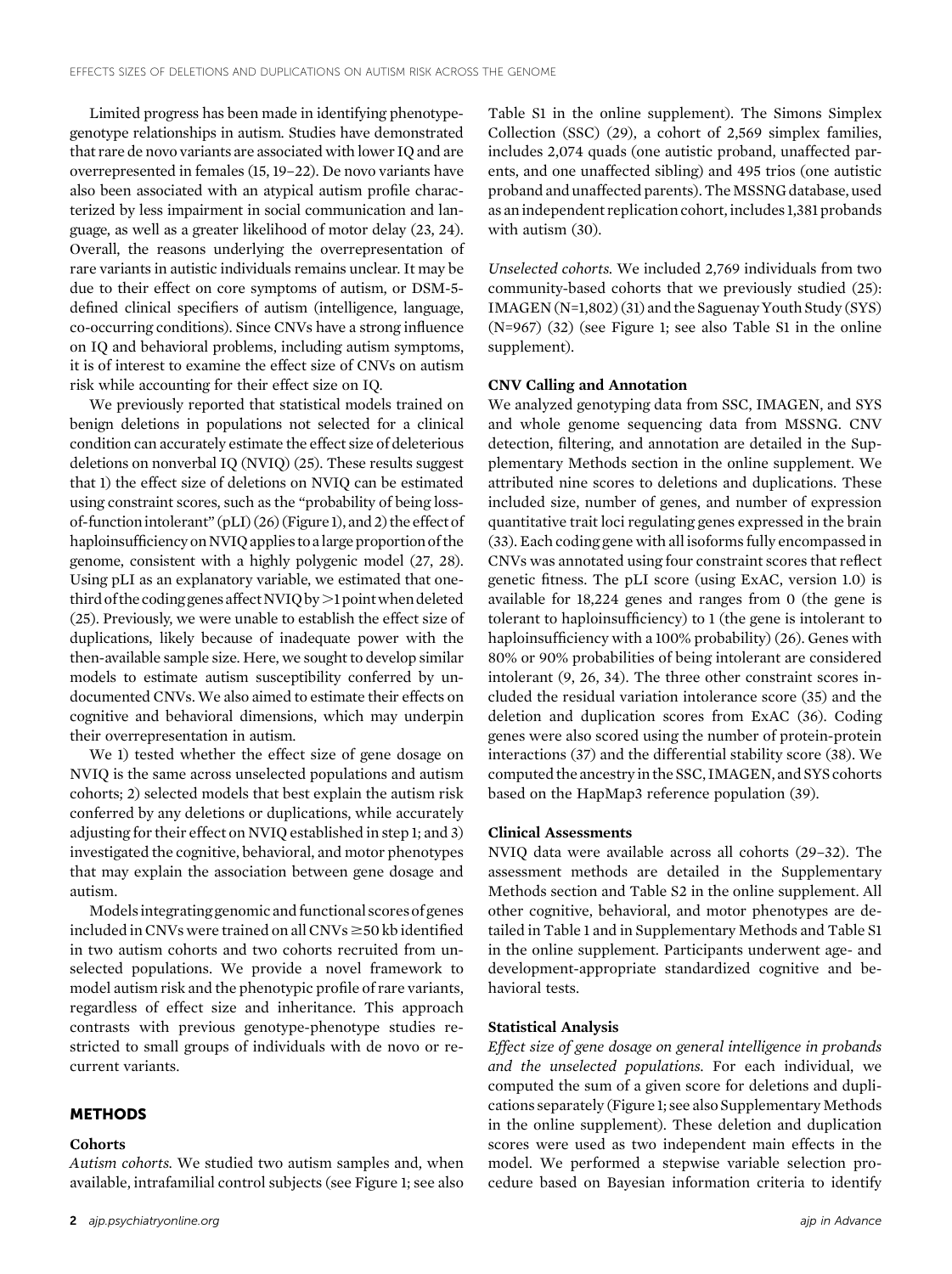## FIGURE 1. Methodological pipeline for a study of effect sizes of deletions and duplications on autism risk across the genome<sup>a</sup>

| <b>Raw Data</b>            |                          |                |  |  |  |  |
|----------------------------|--------------------------|----------------|--|--|--|--|
| <b>Probands</b>            | Unaffected relatives     | Unselected po  |  |  |  |  |
| SSC probands $(N=2,591)$   | SSC siblings $(N=2,100)$ | IMAGEN $(N=2)$ |  |  |  |  |
| MSSNG probands $(N=3,441)$ | SSC parents $(N=5.182)$  | SYS (N=1.983)  |  |  |  |  |

pulation 090)

#### Samples after microarray and phenotypic quality control

|               | N                | <b>N CNV</b>       | Age  |           | Male  |      | <b>NVIQ</b> |           | <b>Raw SRS</b> |           |
|---------------|------------------|--------------------|------|-----------|-------|------|-------------|-----------|----------------|-----------|
| Cohort        | (total N=13,949) | (documented/total) | Mean | <b>SD</b> | N     | %    | Mean        | <b>SD</b> | Mean           | <b>SD</b> |
| <b>SSC</b>    | 2,569 probands   | 77/6.597           | 9.0  | 3.6       | 2.227 | 86.7 | 84.5        | 26.3      | 98.0           | 27.0      |
|               | 2,092 siblings   | 33/5,159           | 10.1 | 4.3       | 969   | 46.3 | N.A         | N.A.      | 18.4           | 13.8      |
|               | 5,138 parents    | 82/12,689          | 41.5 | 6.2       | 2.569 | 50.0 | N.A.        | N.A.      | 29.5           | 21.3      |
| <b>MSSNG</b>  | 1,381 probands   | 40/4.075           | 9.2  | 4.4       | 1.106 | 80.1 | 93.0        | 23.7      | 96.7           | 30.7      |
| <b>IMAGEN</b> | 1.802 unselected | 26/2,712           | 14.4 | 0.3       | 880   | 48.9 | 106.6       | 14.8      | 25.4           | 17.0      |
| SYS           | 967 unselected   | 22/2,213           | 15.0 | 1.8       | 462   | 47.7 | 104.5       | 13.1      | N.A.           | N.A.      |
|               |                  |                    |      |           |       |      |             |           |                |           |



<sup>a</sup> Probands from the SSC and the MSSNG database are defined as individuals recruited on the basis of a diagnosis of autism. Siblings and parents from the SSC did notmeet diagnostic criteria for autism. Ten individuals from the IMAGEN cohort and none in the SYSmet criteria for autism spectrum disorder (as estimated by the Development and Well-Being Assessment). A total of 1,490 unaffected siblings from the SSC, 3,660 unaffected parents from the SSC, and 1,465 individuals from the general population carry at least one CNV ≥50 kb (see Table S1 in the online supplement). ADI-R=Autism Diagnostic Interview–Revised; ADOS=Autism Diagnostic Observation Schedule; CBCL=Child Behavior Checklist; CNV=copy number variant; DEL=deletions; DS score=differential stability score; DUP=duplications; eQTLs=expression quantitative trait loci; ExAC=Exome Aggregation Consortium; N.A.=not applicable; NVIQ=nonverbal IQ; pLI=probability of being loss-of-function intolerant; PPIs=protein-protein interactions; RVIS=residual variation intolerance score; SRS=Social Responsiveness Scale; SSC=Simons Simplex Collection; SYS=Saguenay Youth Study.

<sup>b</sup> Microarray quality control and CNV selection and annotation were performed as previously described (15) (see also the Supplementary Methods section in the online supplement).

<sup>c</sup> The model used and the available data for each phenotype are detailed in Table 1 and Tables S7–S10 in the online supplement.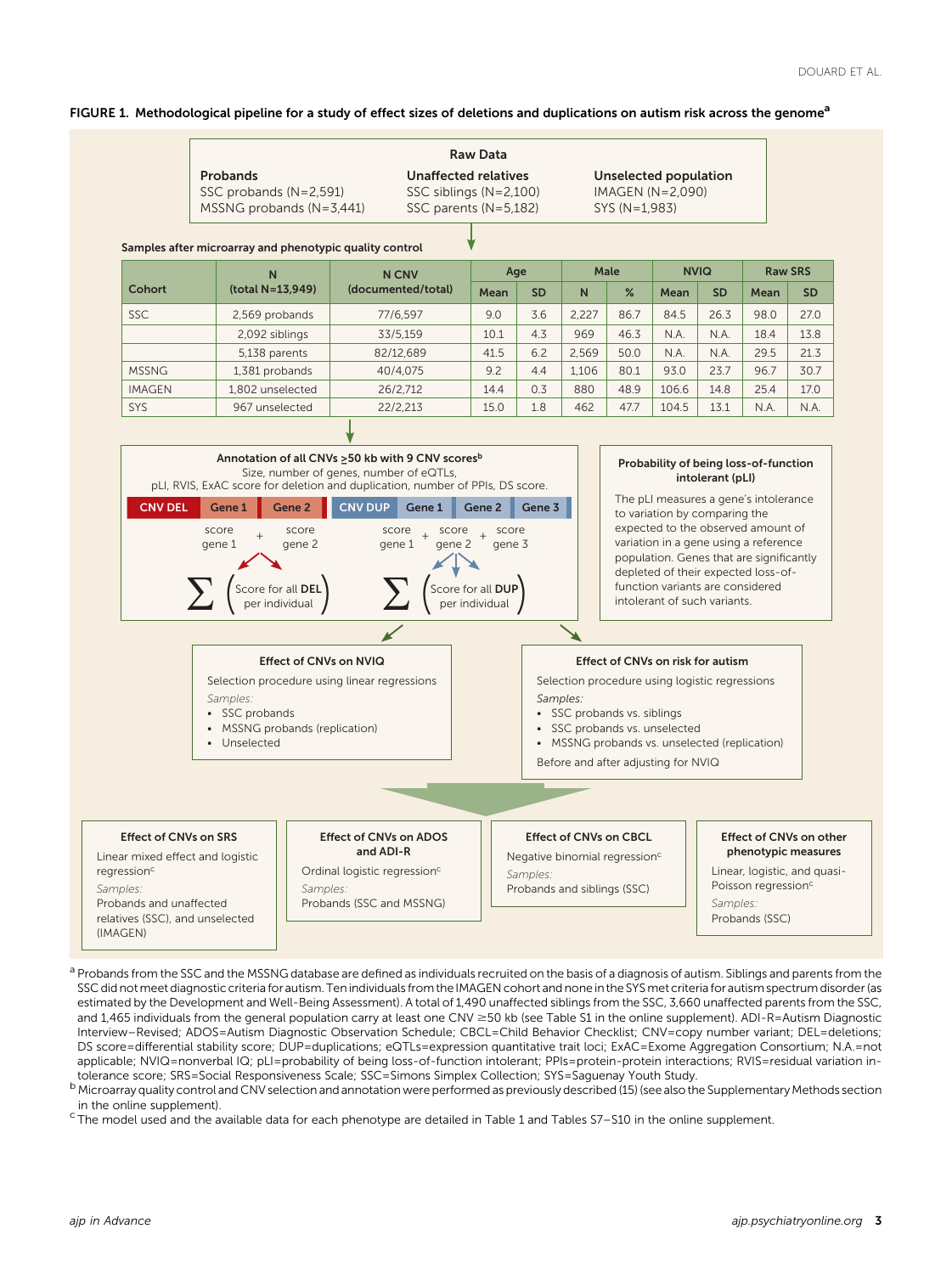|                                      | N     | <b>CNV</b><br>Variable | No Adjustment for NVIQ          |                          |                                               | Adjustment for NVIQ      |                          |                                              |
|--------------------------------------|-------|------------------------|---------------------------------|--------------------------|-----------------------------------------------|--------------------------|--------------------------|----------------------------------------------|
| <b>Phenotypic Measurements</b>       |       |                        | $\beta$ or<br><b>Odds Ratio</b> | SE or<br>95% CI          | p                                             | $\beta$ or<br>Odds Ratio | SE or<br>95% CI          | p                                            |
| Autism-related symptoms              |       |                        |                                 |                          |                                               |                          |                          |                                              |
| Regression                           | 2,568 | pLI DEL<br>pLI DUP     | 0.86<br>0.99                    | 0.75, 0.95<br>0.92, 1.04 | $8.4 \times 10^{-3}$<br>0.65                  | 0.8<br>0.96              | 0.70, 0.89<br>0.90, 1.02 | $1.9 \times 10^{-4}$<br>0.19                 |
| Language and phonology               |       |                        |                                 |                          |                                               |                          |                          |                                              |
| CTOPP score                          | 1,988 | pLI DEL<br>pLI DUP     | $-0.08$<br>$-0.02$              | 0.02<br>0.02             | $5.5 \times 10^{-4}$<br>0.25                  | $-0.02$<br>0.006         | 0.02<br>0.01             | 0.24<br>0.66                                 |
| Word delay                           | 2,567 | pLI DEL<br>pLI DUP     | 1.16<br>1.03                    | 1.07, 1.27<br>0.98, 1.09 | $5.0 \times 10^{-4}$<br>0.24                  | 1.12<br>1.02             | 1.03, 1.22<br>0.96, 1.08 | 0.01<br>0.6                                  |
| Phrase delay                         | 2,567 | pLI DEL<br>pLI DUP     | 1.04<br>1.06                    | 0.98, 1.09<br>1.00, 1.14 | 0.42<br>0.08                                  | 0.95<br>1.03             | 0.87, 1.04<br>0.96, 1.11 | 0.25<br>0.46                                 |
| Adaptive skills (VABS-II)            |       |                        |                                 |                          |                                               |                          |                          |                                              |
| Total score                          | 2,569 | pLI DEL<br>pLI DUP     | $-0.07$<br>$-0.03$              | 0.02<br>0.01             | $3.1 \times 10^{-5}$<br>$2.6 \times 10^{-3}$  | $-0.004$<br>$-0.01$      | 0.01<br>0.01             | 0.72<br>0.4                                  |
| Daily living                         | 2,569 | pLI DEL<br>pLI DUP     | $-0.07$<br>$-0.04$              | 0.02<br>0.01             | $1.2 \times 10^{-4}$<br>$3.4 \times 10^{-3}$  | $-0.004$<br>$-0.01$      | 0.01<br>0.01             | 0.8<br>0.38                                  |
| Communication                        | 2,569 | pLI DEL<br>pLI DUP     | $-0.07$<br>$-0.04$              | 0.02<br>0.01             | $3.4 \times 10^{-4}$<br>$4.5 \times 10^{-3}$  | 0.01<br>$-0.005$         | 0.01<br>0.01             | 0.54<br>0.6                                  |
| Socialization                        | 2,569 | pLI DEL<br>pLI DUP     | $-0.06$<br>$-0.03$              | 0.02<br>0.01             | $4.8 \times 10^{-4}$<br>0.02                  | $-0.01$<br>$-0.004$      | 0.01<br>0.01             | 0.67<br>0.66                                 |
| Motor skills                         |       |                        |                                 |                          |                                               |                          |                          |                                              |
| VABS-II motor skills                 | 919   | pLI DEL<br>pLI DUP     | $-0.11$<br>$-0.07$              | 0.04<br>0.02             | $4.1 \times 10^{-3}$<br>$1.3 \times 10^{-3}$  | $-0.08$<br>$-0.04$       | 0.03<br>0.02             | 0.01<br>0.02                                 |
| VABS-II gross motor skills           | 926   | pLI DEL<br>pLI DUP     | $-0.08$<br>$-0.05$              | 0.03<br>0.02             | 0.01<br>$4.6 \times 10^{-3}$                  | $-0.07$<br>$-0.04$       | 0.03<br>0.02             | 0.02<br>0.03                                 |
| VABS-II fine motor skills            | 923   | pLI DEL<br>pLI DUP     | $-0.1$<br>$-0.06$               | 0.04<br>0.02             | 0.01<br>$8.8 \times 10^{-3}$                  | $-0.07$<br>$-0.03$       | 0.03<br>0.02             | 0.04<br>0.14                                 |
| Onset for walking in months          | 2,550 | pLI DEL<br>pLI DUP     | 1.03<br>1.02                    | 1.02, 1.04<br>1.01, 1.03 | $2.2 \times 10^{-11}$<br>$7.0 \times 10^{-9}$ | 1.03<br>1.02             | 1.02, 1.04<br>1.01, 1.03 | $4.6 \times 10^{-9}$<br>$5.3 \times 10^{-8}$ |
| Delayed onset for walking            | 2,564 | pLI DEL<br>pLI DUP     | 1.16<br>1.2                     | 1.05, 1.28<br>1.11, 1.30 | $2.0 \times 10^{-3}$<br>$6.1 \times 10^{-6}$  | $1.11$<br>1.19           | 1.00, 1.22<br>1.09, 1.29 | 0.03<br>$4.2 \times 10^{-5}$                 |
| DCDQ score                           | 2,209 | pLI DEL<br>pLI DUP     | $-0.07$<br>$-0.03$              | 0.02<br>0.01             | $2.5 \times 10^{-3}$<br>0.04                  | $-0.03$<br>$-0.01$       | 0.02<br>0.01             | 0.16<br>0.33                                 |
| Associated neurological<br>condition |       |                        |                                 |                          |                                               |                          |                          |                                              |
| Nonfebrile seizure                   | 2,566 | pLI DEL<br>pLI DUP     | 1.12<br>1.04                    | 1.01, 1.23<br>0.95, 1.11 | 0.02<br>0.3                                   | 1.07<br>1.02             | 0.96, 1.17<br>0.94, 1.09 | 0.19<br>0.63                                 |

|  |  | TABLE 1. Effect size of gene dosage measured by pLI on phenotypes in autistic probands from the Simons Simplex Collection <sup>a</sup> |
|--|--|----------------------------------------------------------------------------------------------------------------------------------------|
|  |  |                                                                                                                                        |

<sup>a</sup> Phenotypic measures were z-scored using normative data when available or computed using the full autistic proband group (see the Supplementary Methods section in the online supplement). Boldface indicates p values significant above the statistical threshold (p $\leq$ 2.7 $\times$ 10<sup>23</sup>). Effects in this table represent either the normalized  $\beta$  z-scores with their standard errors or odds ratios with their 95% confidence intervals. CTOPP=Comprehensive Test of Phonological Processing; CNV=copy number variant; DCDQ=Developmental Coordination Disorder Questionnaire; NVIQ=nonverbal IQ; pLI=probability of being loss-of-function intolerant; pLI DEL or pLI DUP=deleted or duplicated point of pLI score; VABS-II=Vineland Adaptive Behavior Rating Scales, Second Edition.

which score (among the nine tested) best explains NVIQ for deletions and duplications. This was performed independently for the SSC probands, the unselected populations, and MSSNG as a replication data set. To investigate the influence of the presence of lower IQ in the SSC, we assessed the effect size of gene dosage on NVIQ in the SSC probands after performing 1:2 matching with MSSNG probands based on NVIQ (see Supplementary Methods and Figure S2 in the online supplement). Age, sex, ancestry, and familial relatedness were used as covariates when applicable (see Supplementary Methods in the online supplement).

Effect size of gene dosage on autism risk. We performed the same stepwise variable selection procedure to identify CNV scores that best explain the effect size of deletions and duplications on autism risk. The dependent variable was the binary diagnosis (autism/control) and the independent variables were the selected CNV scores. Conditional logistic regression was used when matching SSC probands with their unaffected siblings. Simple logistic regression was used when comparing SSC probands with the unselected populations. We assessed the effect size of gene dosage on autism risk beyond its effect on NVIQ by adjusting for NVIQ or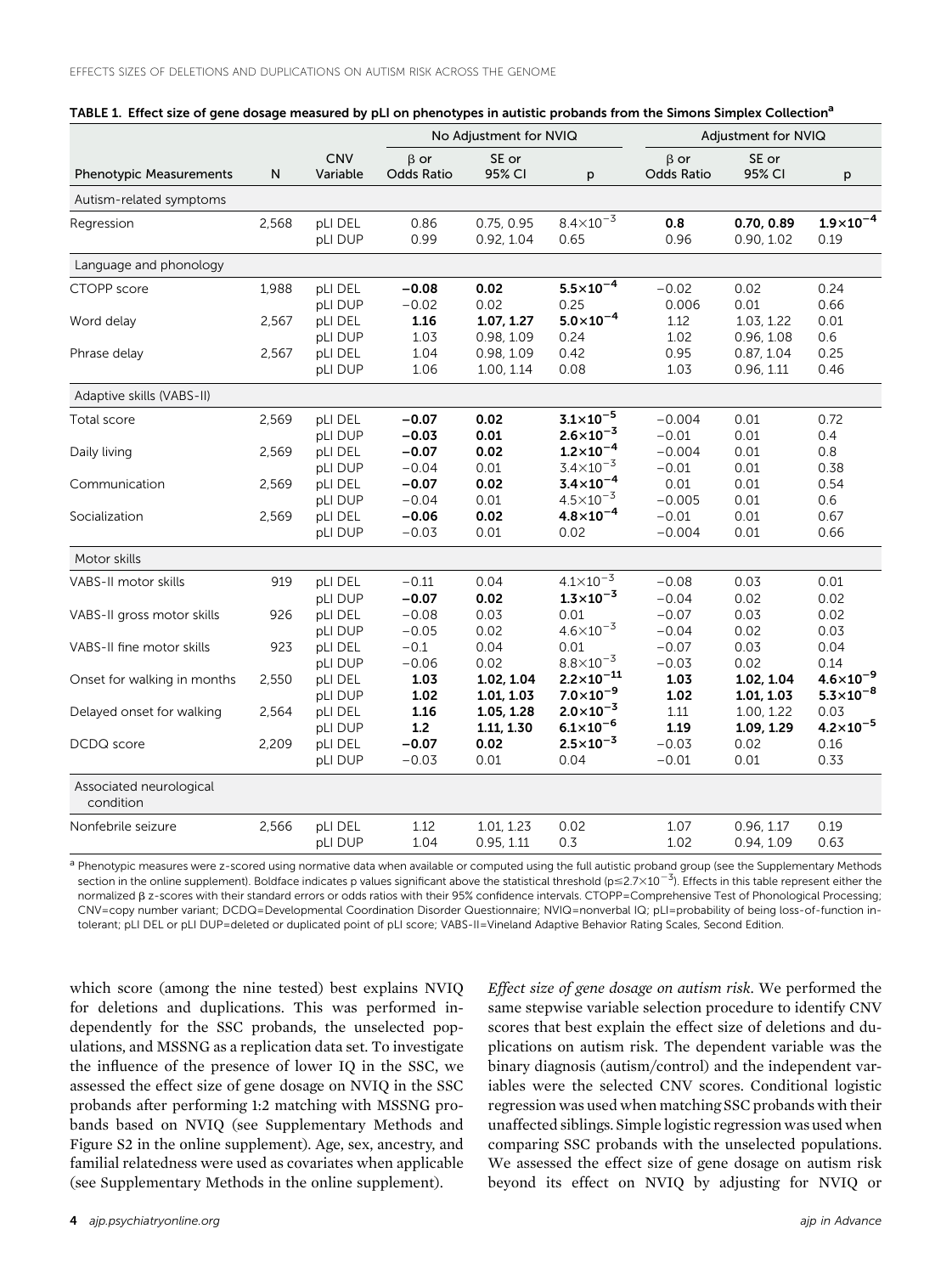performing 1:1 matching of probands with individuals from the unselected populations based on NVIQ (see Supplementary Methods and Figure S1D in the online supplement). Replication analyses were performed using the MSSNG data set. Sex, ancestry, and familial relatedness were used as covariates when applicable (see Supplementary Methods in the online supplement).

To estimate the proportion of autism risk potentially mediated by NVIQ for deletions and duplication, we performed a counterfactual-based mediation analysis on the pooled data set.

Sensitivity analyses. For sensitivity analyses, we pooled all samples and excluded individuals with  $CNVs >10$  points of  $pLI$  (deletions with an effect  $\geq$ 2 standard deviations of NVIQ) or recurrent CNVs associated with neurodevelopmental disorders or rare de novo CNVs (see Tables S3–S5 in the online supplement).

Estimating and validating the level of autism risk. We compared the autism risk estimated by our model to that previously published for recurrent CNVs. Our literature search identified 16 CNVs with available odds ratios (9–11, 40) (see Table S6 in the online supplement). The model was trained using a pooled data set including SSC and MSSNG probands, unaffected siblings, and unselected populations, excluding these 16 CNVs.

To illustrate the output of our model, we computed the autism risk for each CNV called in both autism cohorts including at least one gene with a pLI annotation. We also computed autism risk for any 1-Mb CNV across the genome, generating a series of 1-Mb deletions and duplications (Human Gene Nomenclature) by moving a sliding window in 50-kb steps across the genome (41). We chose 1-Mb CNVs based on thresholds for deleteriousness used in previous studies (22, 42).

Effect size of gene dosage on measures of core symptoms and specifiers of autism. We investigated the effect of the previously selected CNVs' scores on cognitive, behavioral, and motor phenotypes to understand why they increase susceptibility to autism. The choice of the statistical model depended on the distribution of the phenotypic measure (see Supplementary Methods and Table S7 in the online supplement). The Social Responsiveness Scale (SRS) was investigated using the entire SSC, MSSNG proband, and IMAGEN cohorts (see Supplementary Methods and Table S8 in the online supplement). The Autism Diagnostic Observation Schedule (ADOS) and the Autism Diagnostic Interview–Revised (ADI-R) were investigated using probands from SSC and MSSNG (see Supplementary Methods and Table S9 in the online supplement). The Child Behavior Checklist (CBCL) was investigated in probands and unaffected siblings from the SSC (see Supplementary Methods and Table S10 in the online supplement). All other phenotypic measurements were analyzed using the SSC

probands alone. For all analyses, age, sex, ancestry, and familial relatedness were used as covariates when applicable. Phenotypic measures were also tested with and without adjustment for NVIQ and/or autism diagnosis when available (see Supplementary Methods in the online supplement). Computation of the significance threshold is detailed in the Supplementary Methods.

# RESULTS

## Effect Size of Gene Dosage on General Intelligence in Probands and the Unselected Populations

As we previously observedin unselected populations (26), the variable selection procedure identified the sum of pLI scores as the variable that best explains the variance of NVIQ in the SSC for deletions  $(r^2=0.014)$  and duplications  $(r^2=0.004)$ , compared with the eight other scores. The sum of pLI scores per individual ranged from 0 to 18.92 for deletions and 0 to 35.71 for duplications. As an example, a CNV scoring 2 points of pLI may include either two genes with a 100% probability of being intolerant or three genes with moderate to high probabilities  $(60\% - 90\%)$ .

Deleting 1 point of pLI had the same effect size on z-scored NVIQ in autism probands of both samples (SSC:  $\beta = -0.17$ , SE=0.03, p=8×10<sup>-10</sup>; MSSNG:  $\beta$ =-0.20, SE=0.07, p=3×10<sup>-3</sup>) and unselected populations  $(\beta = -0.19, \text{ SE} = 0.04, \text{ p} = 7 \times 10^{-5})$ . The pLI was also the score that best explains the impact of duplications on NVIQ, showing a threefold smaller effect of pLI points on z-scored NVIQ in the SSC  $(\beta=-0.06, SE=0.02,$  $p=1\times10^{-3}$ ). No effect of duplications was detected in unselected populations or the MSSNG data set (see Table S11 in the online supplement, Figure 2A).

Matching the SSC and MSSNG based on NVIQ, or removing ratio NVIQ from the SSC, did not influence these effect sizes (see Figure S2 and Table S4 in the online supplement). In the pooled data set, an autism diagnosis did not influence the effect of deleted or duplicated points of pLI on NVIQ. There was also no interaction with sex. Removing carriers of CNVs with a pLI sum  $>10$ , with a known psychiatric association, or one occurring de novo resulted in similar effect sizes for deletions. For duplications, our limited statistical power only allowed us to observe an effect when removing CNVs enriched in neurodevelopmental disorders (see Table S4 in the online supplement).

#### Effect Size of Gene Dosage on Autism Risk

The variable selection procedure again identified the sum of pLI scores as the variable that best explains the diagnosis of autism for deletions ( $r^2$ =0.004) and duplications ( $r^2$ =0.004). Susceptibility to autism increased for each deleted point of pLI, and the effect size was identical when comparing autistic probands with their paired siblings or unselected populations (odds ratio=1.43, 95% CI=1.23, 1.66,  $p=4\times10^{-6}$ ; odds ratio=1.40, 95% CI=1.23, 1.64,  $p=2\times10^{-6}$ , respectively). A duplicated point of pLI also increased autism susceptibility (comparing with siblings: odds ratio=1.32, 95% CI=1.17, 1.49,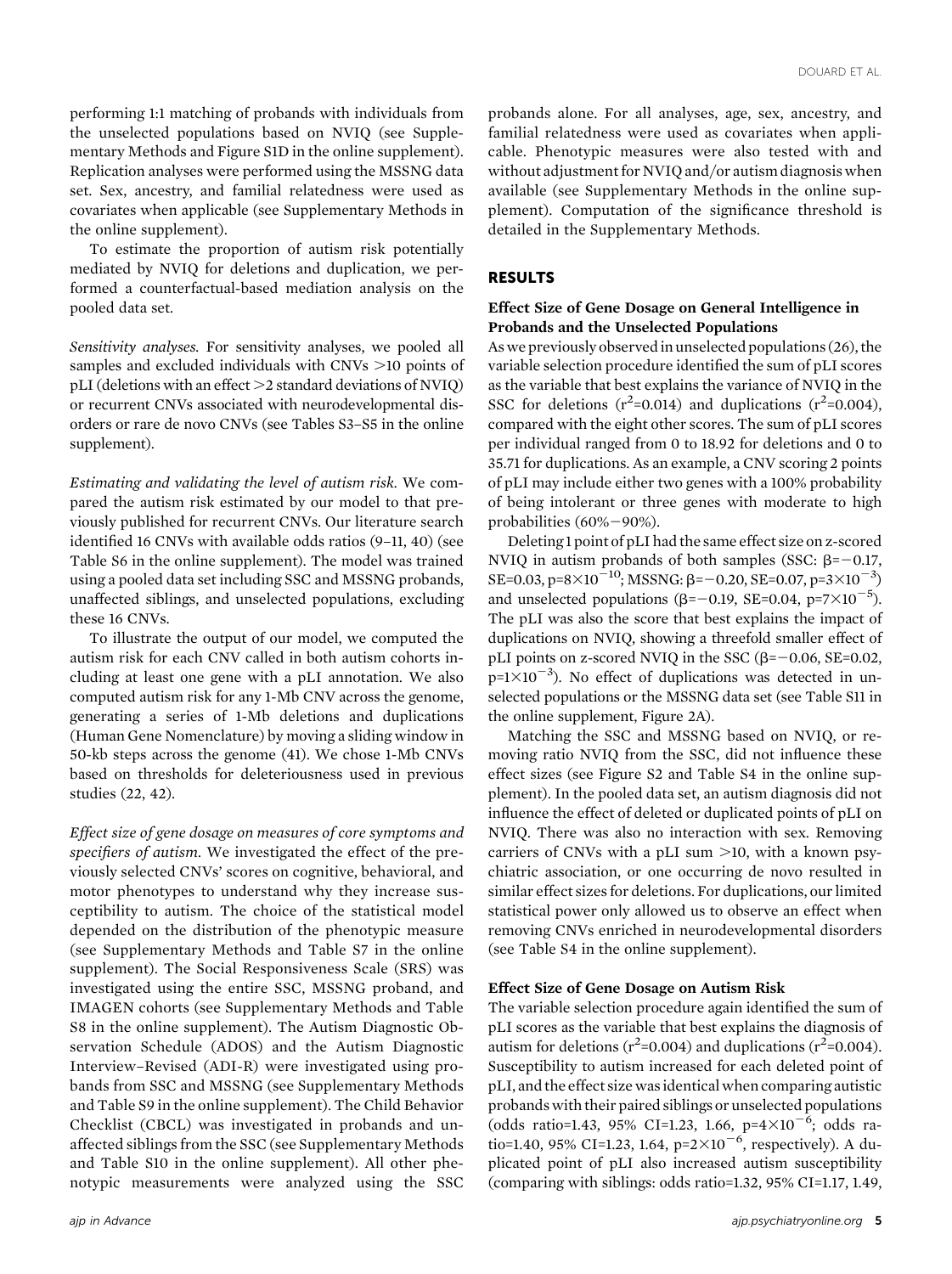## FIGURE 2. Effect of gene dosage on nonverbal IQ and autism susceptibility in a study of effect sizes of deletions and duplications on autism risk across the genome<sup>a</sup>



<sup>a</sup> Panel A shows the effect size of deleted (DEL) or duplicated (DUP) points of probability of being loss-of-function intolerant (pLI) on nonverbal IQ (NVIQ) in autistic probands and unselected populations. Y-axis values are z-scores for NVIQ (e.g., 0.2 z-score=3 points of NVIQ). Panel B shows autism risk conferred by a deleted or duplicated point of pLI. Y-axis values are odds ratios computed using a logistic regression to explain an autism diagnosis. Control subjects include unaffected siblings or unselected populations. Replication was performed using autistic probands from the MSSNG data set and the unselected populations. Panel C shows autism risk potentially mediated by NVIQ on the pooled data set. Y-axis values are odds ratios computed using a counterfactual-based mediation analysis on a logistic regression. Direct effects of copy number variants (CNVs) are those not mediated by NVIQ. Indirect effects are those potentially mediated by NVIQ. Percentage of effect mediated by NVIQ=(indirect effect/total effect)×100. Total effects are those computed without adjusting for NVIQ. In panel D, we compared the risk of autism estimated by our model and the risk observed in previous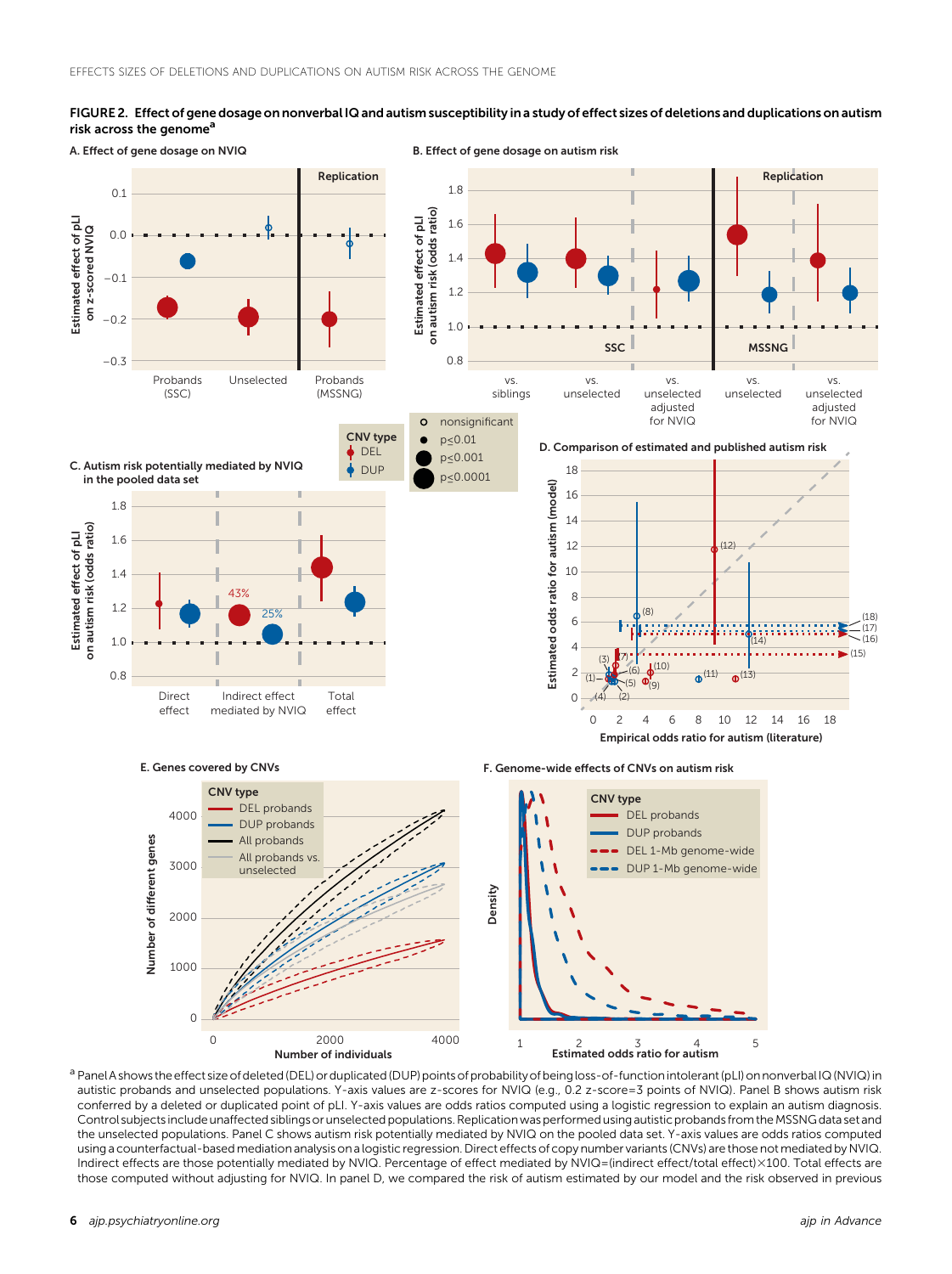$p=5\times10^{-6}$ ; and the unselected populations: odds ratio=1.30, 95% CI=1.19, 1.42,  $p=2\times10^{-8}$ ) (Figure 2B; see also Table S12 in the online supplement). Of note, there was no difference in pLI burden between intra- and extrafamilial control subjects (unselected populations) (see Table S5 in the online supplement).

The risk conferred by deletions measured by pLI decreased substantially but remained borderline significant when the model was adjusted for NVIQ (odds ratio=1.22, 95% CI=1.05, 1.45, p=0.01) or when both autism and unselected populations were matched for NVIQ. In contrast, the autism risk conferred by each duplicated point of pLI remained unchanged when adjusting (odds ratio=1.27, 95% CI=1.15,  $1.42$ ,  $p=5\times10^{-6}$ ) or matching for NVIQ (Figure 2B; see also Table S12 in the online supplement).

The replication analysis with the MSSNG data set showed the same effect of deleted or duplicated points of pLI on autism susceptibility. We also replicated the differential effect of NVIQ adjustment on autism risk conferred by deletions and duplications (Figure 2B; see also Table S12 in the online supplement).

In the pooled data set, mediation analysis suggested that 43% and 25% of the autism risk conferred by deletions and duplications, respectively, are potentially influenced by NVIQ (Figure 2C; see also Table S13 in the online supplement). However, the effect size of autism risk for deletions and duplications measured by pLI was the same in both subgroups of individuals above and below the median NVIQ (see Figure S3 and Table S14 in the online supplement). There was no interaction with sex. Autism susceptibility related to gene dosage was unaffected by removing carriers of CNVs with a pLI sum  $>10$ , CNVs with a known association with neurodevelopmental disorders, occurring de novo, or in individuals from the unselected populations with a suspected diagnosis of autism (N=10) as well as no diagnostic information from the Development and Well-Being Assessment (N=124) (see Table S5 in the online supplement).

## Estimating and Validating the Level of Autism Risk

Odds ratios have previously been computed for a few recurrent CNVs, with broad confidence intervals. The autism risk estimated by our model overlaps with that previously published for 16 recurrent CNVs, except for the 15q13.3 BP4- BP5 deletion and the 1q21.2 duplication, which are discordant (9–11, 40) (Figure 2D; see also Table S6 in the online

supplement). The results were similar whether we included or excluded the 16 CNVs from the training data set (see Figure S3 in the online supplement). Our model was trained on deletions and duplications covering over 4,500 different genes in the autism and unselected populations (Figure 2E). The sharply ascending slope of genes encompassed in the CNVs showed no asymptotic effects. Model estimates showed that any 1-Mb coding deletion or duplication across the genome should increase autism susceptibility, with median odds ratios of 1.6 and 1.3, respectively (Figure 2F; see also Table S15 in the online supplement).

# Effect Size of Gene Dosage on Measures of Core Symptoms and Specifiers of Autism

We assessed the cognitive and behavioral symptoms that underlie autism susceptibility conferred by gene dosage.

Autism-related symptoms. The pLI increased the SRS, with a 2:1 effect size ratio for deletions and duplications in the pooled SSC and IMAGEN data set (deletions:  $\beta$ =3.72 points of raw SRS score per point of pLI, SE=0.57, p=5 $\times$ 10<sup>-11</sup>; duplications:  $\beta$ =1.87 points of raw SRS score per point of pLI, SE=0.43,  $p=1\times10^{-5}$ ). The effect size of pLI on SRS remained the same after adding data from MSSNG (deletions:  $\beta$ =3.68, SE=0.56, p=4×10<sup>-11</sup>; duplications:  $\beta$ =1.63, SE=0.42, p=1×10<sup>-4</sup>). This effect of gene dosage was entirely explained by NVIQ and the autism diagnosis (Figure 3A; see also Figure S5 and Table S8 in the online supplement).

Deletions and duplications measured by pLI did not affect the ADOS or ADI-R scores in probands of the SSC and MSSNG data sets, pooled or separately (see Table S9 in the online supplement). Moreover, deletions measured by pLI protected against regression in autism, and this effect was enhanced after adjusting for NVIQ (odds ratio=0.80, 95% CI=0.70, 0.89,  $p=2\times10^{-4}$ ) (Table 1 and Figure 3D; see also Figure S6B in the online supplement).

Language and phonological memory. There was a clear dissociation between the effects of deletions and duplications on language. Deleted points of pLI were associated with a delay of first words (odds ratio=1.16, 95% CI=1.07, 1.27,  $p=5\times10^{-4}$ ) and negatively affected phonological memory, as assessed by the nonword repetition of the Comprehensive Test of Phonological Processing  $(\beta=0.08, SE=0.02, p=6\times10^{-4})$ . No effects were observed for deletions after adjusting for NVIQ

published studies on 16 recurrent CNVs (4, 9, 22) (see Table S3 in the online supplement). Odds ratio estimates from the model overlap with the 95% confidence intervals of odds ratios from previous publications for 14 recurrent CNVs. For three CNVs, the horizontal dotted arrows represent the extreme variability for odds ratios reported in previous publications. Values are detailed in Table S3 in the online supplement. 1=DEL 15q11.2; 2=DUP 15q11.2; 3=DUP 16p11.2 distal; 4=DUP 15q13.3; 5=DUP 16p13.11; 6=DEL 1q21.1; 7=DEL 16p11.2 distal; 8=DUP 22q11.2; 9=DEL 17p12; 10=DEL 16p13.11; 11=DUP 1q21.1; 12=DEL 16p11.2; 13=DEL 15q13.3; 14=DUP 16p11.2; 15=DEL 17q12; 16=DEL 3q29; 17=DUP 7q11.23; 18=DUP 17p11.2. Panel E shows genes covered by deletions, duplications, or both in autistic probands. The gray line represents the excess of genes encompassed in CNVs in autistic probands relative to the unselected populations. The y-axis represents the number of distinct genes encompassed in CNVs (each gene is only counted once). The x-axis represents the number of individuals. The mean and 95% confidence interval were obtained using 1,000 iterations (bootstrap procedure). Panel F shows the distribution of the estimated effects of deletions and duplications. The solid lines indicate the estimated effects computed for all CNVs  $\geq$ 50 kb identified in both autism cohorts. The dotted lines indicate autism risk computed for any CNV of 1 Mb across the genome including at least one gene with a pLI annotation.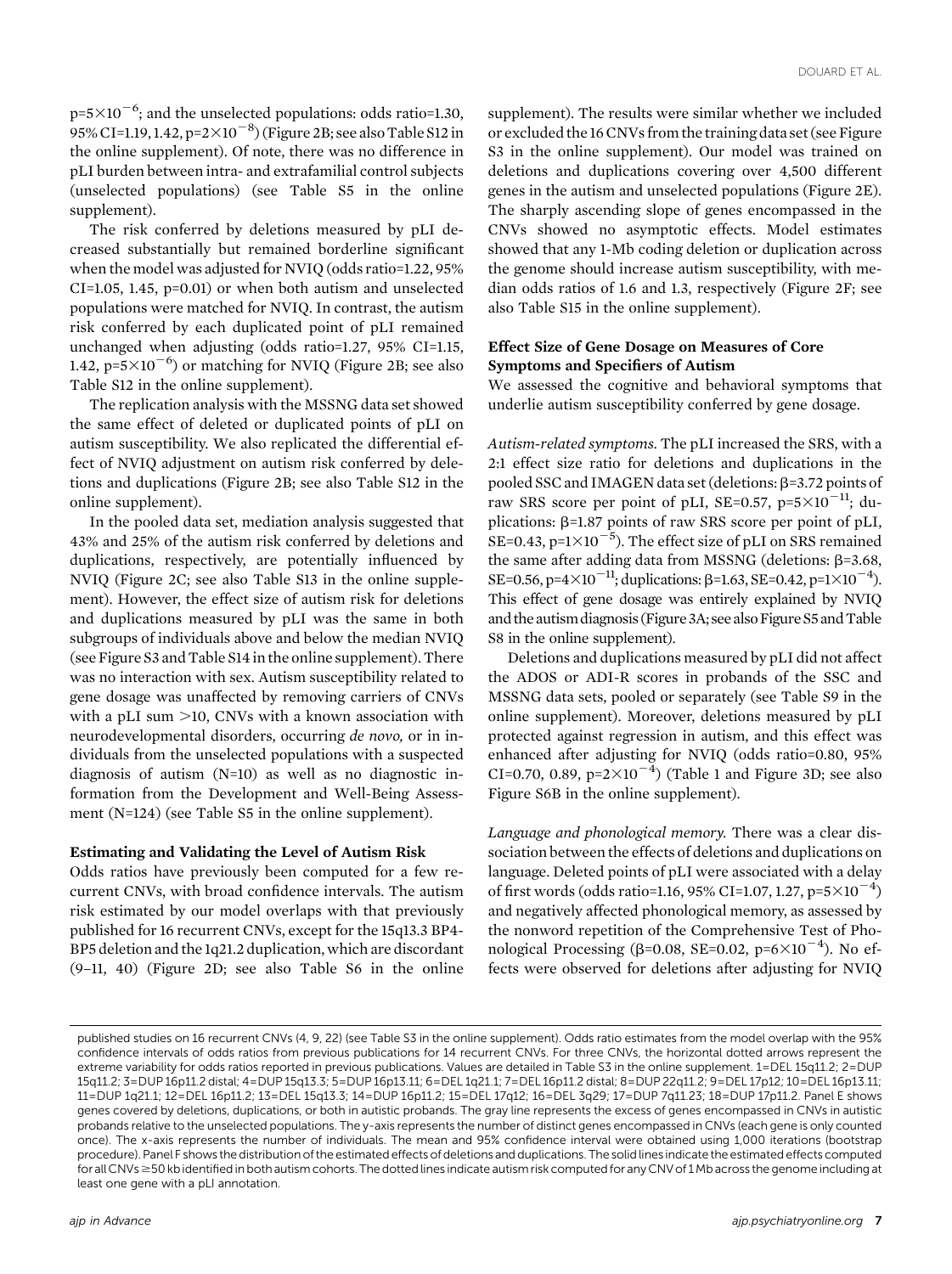



B. Effect of gene dosage on CBCL from the SSC



D. Effect of gene dosage on categorical phenotypes in SSC probands (not adjusted for NVIQ)

C. Effect of gene dosage on continuous phenotypes in SSC probands (not adjusted for NVIQ)



<sup>a</sup> Panel A shows the effect size of a deleted (DEL) or duplicated (DUP) point of probability of being loss-of-function intolerant (pLI) on the z-scored Social Responsiveness Scale (SRS) in autistic probands from the Simons Simplex Collection (SSC) pooled with their unaffected relatives (siblings and parents) and the unselected populations from the IMAGEN data set. Effects were measured with and without adjustment for the diagnosis of autism and for nonverbal IQ (NVIQ). The y-axis represents the estimated effect of pLI on the SRS z-score, computed using the mean and standard deviation of unaffected individuals (0.10 z-score=1.28 SRS raw score point). The analysis adjusting for NVIQ contains only probands from the SSC and individuals from IMAGEN. Panel B shows the effect size of a deleted or duplicated point of pLI on the z-score of the Child Behavior Checklist (CBCL) in autistic probands from the SSC pooled with their unaffected siblings. Effects were measured with and without adjustment for the diagnosis of autism and for NVIQ. The estimates were originally computed as odds ratios using a negative binomial regression. The y-axis represents the estimated effect of pLI on z-scored CBCL, computed using the mean and standard deviation of unaffected individuals (0.10 z-score=1.52 CBCL raw score point). The analysis adjusting for NVIQ was performed only on probands from the SSC. Panels C and D show the effect size of a deleted or duplicated point of pLI on continuous and categorical phenotypes in autistic probands from the SSC, unadjusted for NVIQ. Results adjusted for NVIQ are detailed in Figure S4 in the online supplement. The y-axis values in panel C are measures z-scored using normative data (see Table S7 in the online supplement) except for the Developmental Coordination Disorder Questionnaire (DCDQ), which was z-scored using the SSC autistic proband group. The y-axis values in panel D are odds ratios computed by logistic regression. To correct for the number of independent tests, the significance threshold  $(p \le 2.7 \times 10^{-3})$  was computed using the eigenvalues of the correlation coefficients between the measures investigated (see the Methods section in the online supplement). CTOPP=Comprehensive Test of Phonological Processing; VABS-II=Vineland Adaptive Behavior Rating Scales, Second Edition.

and for duplications with or without adjusting for NVIQ (Table 1 and Figure 3C,D; see also Figure S6A,B in the online supplement).

Behavioral and emotional symptoms. In the sample pooling probands and unaffected siblings, haploinsufficiency measured by pLI affected the score of total problems from the CBCL (odds ratio=1.05, 95% CI=1.03, 1.08,  $p=2\times10^{-6}$ ). The effect of duplications was weaker (odds ratio=1.02, 95% CI=1.01, 1.04,  $p=3\times10^{-3}$ ) (Figure 3B; see also Table S10 in the

online supplement). This translated into an increase of 20.63 points (95% CI=19.55, 21.73) or 7.85 points (95% CI=7.28, 8.44) for a deletion or a duplication encompassing 10 points of pLI, respectively. These effects were not observed within the SSC probands or the unaffected sibling samples.

Adaptive skills. Adaptive skills, measured by the Vineland Adaptive Behavior Rating Scales, Second Edition (VABS-II) were negatively affected by the pLI, with a decrease of 2 points or 1 point on the VABS-II per deleted or duplicated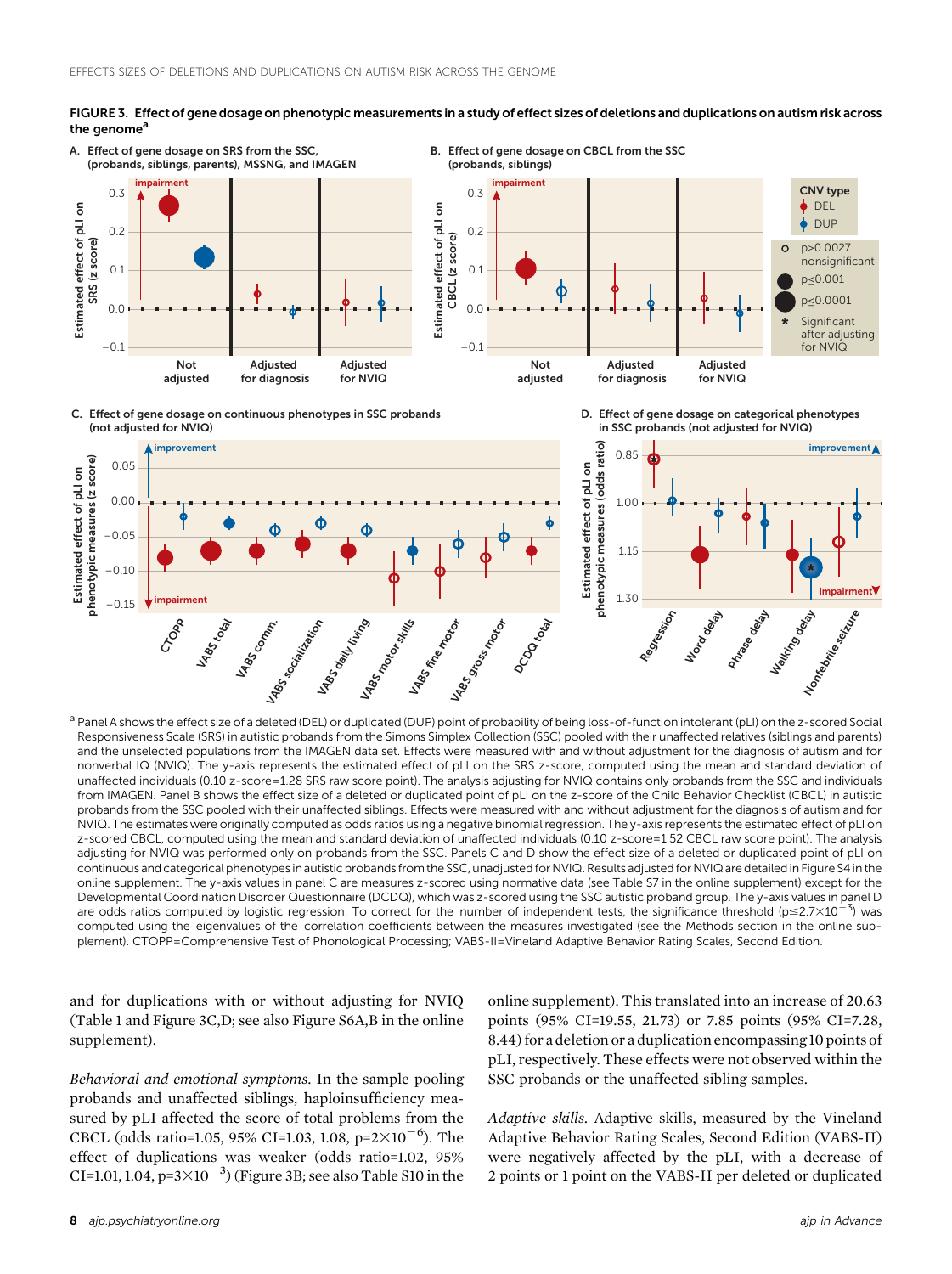

FIGURE 4. Interpretation of the effect of gene dosage on autism risk<sup>a</sup>

<sup>a</sup> The figure presents a summary interpretation of the differential effects of deletions and duplications on autism risk. Effect sizes of deletion on most autism specifiers are larger than those of duplications. Duplications and, to a lesser extent, deletions increase the probability of an autism diagnosis after adjusting for their effect on nonverbal IQ (transparent arrows). NVIQ=nonverbal IQ; pLI=probability of being loss-of-function intolerant.

point of pLI, respectively (p=3 $\times10^{-5}$  and p=3 $\times10^{-3}$ ). Total scores and all subscales were equally affected. NVIQ appeared to account for most, if not all, of this effect (Table 1 and Figure 3C; see also Figure S6A in the online supplement).

Motor skills and epilepsy. The relationship between the onset of walking (measured in months) and pLI (deletion: odds ratio=1.03, 95% CI=1.02, 1.04,  $p=2\times10^{-11}$ ; duplication: odds ratio=1.02, 95% CI=1.01, 1.03, p=7×10<sup>-9</sup>) translated into a 5.46-month delay (95% CI=5.27, 5.65) or a 3.58-month delay (95% CI=3.45, 3.72) for a deletion or a duplication encompassing 10 points of pLI, respectively (see Figure S7 in the online supplement). This remained significant after adjusting for NVIQ for duplications only. The effect size of gene dosage on motor skills, measured by the VABS-II and the Developmental Coordination Disorder Questionnaire, showed a 2:1 ratio for deletions and duplications, with a similar effect for gross and fine motor skills. Gene dosage did not affect the risk of nonfebrile seizures (Table 1 and Figure 3C,D; see also Figure S6A,B in the online supplement).

# Potential Applications in the Clinic

We developed a prediction tool (available online at https:// cnvprediction.urca.ca/) to estimate the effect sizes of deletions and duplications on NVIQ, autism risk, and the SRS score. As an illustration, our model estimated decreases in NVIQ of 26.78 points (95% CI=26.19, 27.37) and 30.89 points (95% CI=30.30, 31.48), increases in SRS raw scores of 36.93 points (95% CI=35.82, 38.04) and 42.59 points (95% CI=41.48, 43.70), and increases in autism risk odds ratios of 21.05 (95% CI=6.10, 72.26) and 33.58 (95%CI=8.05, 139.99) for the 16p11.2 and 22q11.2 deletions, respectively. The model output for 21 recurrent CNVs is detailed in Table S6 in the online supplement. Briefly summarized, this tool should be viewed as a translation of gnomAD (34) information into phenotypic effect sizes.

# **DISCUSSION**

We propose a model to estimate the effect size of gene dosage on autism susceptibility, core autism symptoms, general intelligence, and autism specifiers. We found that haploinsufficiency measured by pLI increased autism susceptibility across the genome but that NVIQ drove a large proportion of this effect. Language, motor, social communication, and behavioral problems were also strongly affected by deletions. While these manifestations may increase the probability that deletion carriers will receive an autism diagnosis, there is no evidence that core symptoms are affected (Figure 4). In contrast, duplicated points of pLI increased autism risk, genome-wide, and the influence of NVIQ was smaller. Increased risk measured by pLI was similar in subgroups of individuals with NVIQ below and above the median.

# Differential Effects of Deletions and Duplications on Autism Core Symptoms and Specifiers

Model estimates showed that any 1-Mb coding deletion or duplication across the genome should increase autism susceptibility, with median odds ratios of 1.6 and 1.3, respectively (Figure 4B). Genome-wide association studies conducted on common variants have also shown that the bulk of the heritability for complex conditions (i.e., schizophrenia) is spread across the genome and largely driven by genes with no clear relevance to disease (28, 43). Gene dosage affects NVIQ, social communication, and adaptive behavior, with a deletion: duplication effect size ratio of 2–3:1. Although both CNVs equally affected motor skills, phonological memory may be predominantly affected by haploinsufficiency. Similar differential profiles have been reported for 16p11.2 CNVs with phonological memory deficits in deletion but not duplication carriers (44). We posit that general phenotypic profiles may be associated with deletions and duplications irrespective of the genomic loci. Genes included in the CNVs may mostly influence the effect size but not the profile of symptoms. Consistent with this interpretation, the phenotypic profile of haploinsufficiency delineated by our model has been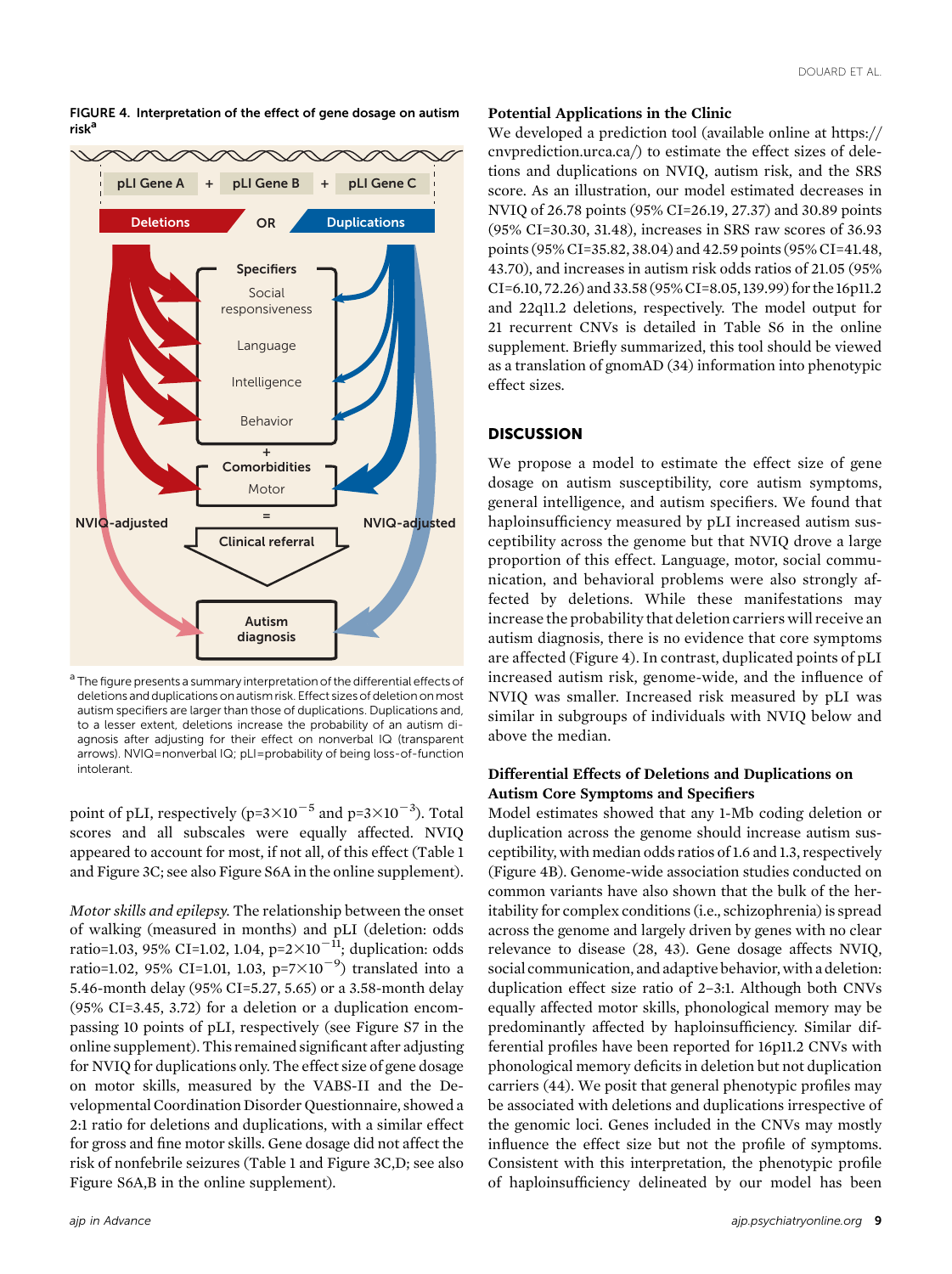similarly reported in patients with de novo loss-of-function variants (23, 24). In addition, excluding large-effect-size de novo variants from our analyses did not modify the effect size of gene dosage, measured by pLI, on NVIQ and autism risk. Therefore, molecular functional networks enriched in genes with an excess of de novo mutations (chromatin remodeling, synaptic function) (14, 45, 46) may be related to large effect sizes rather than specific effects on autism risk. Interestingly, although previous studies have shown lower NVIQ and a higher burden of deleterious CNVs in females from the SSC (22), we did not identify any interaction between the effect of pLI and sex. This suggests that deleting or duplicating 1 point of pLI affects NVIQ and increases autism risk similarly in both sexes.

#### Potential Clinical Applications

As noted above, our models are implemented in a prediction tool (https://cnvprediction.urca.ca/), which is designed to predict the effect size of CNVs, not the symptoms of the individual who carries the CNV. If symptoms are discordant, the clinician may conclude that additional factors should be investigated. Discordance may be defined when the estimated effect size of the CNV is one standard deviation (15 IQ points) lower than the IQ loss observed in the carrier (compared with the population mean of 100). If a CNV with an effect size of  $-10$  IQ points is identified in a carrier with mild intellectual disabilities and an IQ of 60  $(-40$  compared with the population mean) the majority of the cognitive deficits are caused by additional factors. The estimates of autism risk provided by models in this study overlap with risk computed in previous studies. As an example, our model estimates for 16p11.2 and 22q11.2 deletions are similar to the previously published effect for NVIQ (losses of 25 points [47] and 29 points [48]), autism risk (odds ratios of 11.8 (10) and 32.37 [9]), and SRS score (gains of 44 points [47] and 49 points [48]). Overall, the output of these models can help interpret CNVs in the clinic, but estimates should be interpreted with caution.

## Limitations

Discordance between autism risk estimated by the model and observations reported in the literature allows for the identification of CNVs, which may encompass genes with specific properties. For example, autism susceptibility and deficits associated with the 15q13.3 (CHRNA7) deletion appear to be underestimated by our model. This CNV may include genes for which the assigned pLI score does not capture the effects on psychiatric traits (e.g., gene dosage of CHRNA7, which has a pLI of 0, may affect psychopathology without altering genetic fitness). The pLI was not developed to measure intolerance to duplications, and results should therefore be interpreted with caution. Our findings suggest, however, that pLI may be a general measure of dosage sensitivity, in line with recent data from gnomAD-SV (49). Since gene dosage is not comparable between sex-linked and autosomal CNVs, we could not pool both types of CNVs. Sex-linked CNVs were excluded from this study because they were too rare in our samples to be studied separately. The effect of gene dosage on SRS score was very robust but was mainly explained by the autism diagnosis. This suggests that the SRS may not measure a continuous dimension, since this score is unable to provide additional granularity within the autism group or the control subjects despite a large sample size. Some phenotypic measures, such as phonological memory and motor skills, were available only for autism probands, and the results may not be generalizable to non-autism samples. Larger samples, with additional intrafamilial control subjects, novel functional annotations, and more refined models are required to improve our estimates of CNV effect sizes on cognitive dimensions.

Of note, although CNVs with large effect sizes have significant impacts on the development of an individual, they only explain a small fraction of the variance in general intelligence (1.4% and 0.4%, respectively, for deletions and duplications) and liability for autism (0.4 and 0.4%, respectively, for deletions and duplications) at the population level, which is concordant with previous reports (5).

## **CONCLUSIONS**

Our study highlights the extreme polygenicity of autism susceptibility conferred by gene dosage. It also delineates cognitive mechanisms that may explain in part the overrepresentation of CNVs in autism. Among mutations overrepresented in autism, those truly related to core symptoms may be less common than previously thought. Large-scale studies simultaneously investigating the effect of genomic variants on categorical diagnoses and continuous dimensions are warranted. This study represents a new framework to study rare variants and can help in the interpretation of the effect size of undocumented CNVs identified in the neurodevelopmental clinic.

#### AUTHOR AND ARTICLE INFORMATION

Université de Montréal, Montreal (Douard, Zeribi, Schramm, Tamer, Loum, Nowak, Lord, Moreau, Huguet, Jacquemont); UHC Sainte-Justine Research Center, Montreal (Douard, Zeribi, Schramm, Tamer, Loum, Nowak, Saci, Lord, Rodríguez-Herreros, Jean-Louis, Moreau, Huguet, Jacquemont); Lady Davis Institute for Medical Research, Jewish General Hospital, Montreal (Schramm, Greenwood); Sensory-Motor Laboratory, Jules-Gonin Eye Hospital, University of Lausanne, Lausanne, Switzerland (Rodríguez-Herreros); Department of Forensic and Neurodevelopmental Sciences (Loth) and Center for Population Neuroscience and Stratified Medicine (Schumann), Institute of Psychiatry, Psychology, and Neuroscience, King's College London; Hospital for Sick Children and Departments of Physiology and Nutritional Sciences, University of Toronto, Toronto (Pausova); Departments of Neurology and Neurosurgery, Montreal Neurological Institute and Hospital, McGill University, Montreal (Elsabbagh); Department of Biomedical and Health Informatics, Children's Hospital of Philadelphia, Philadelphia, and Department of Genetics, University of Pennsylvania Perelman School of Medicine, Philadelphia (Almasy); Department of Psychiatry, Boston Children's Hospital and Harvard Medical School, Boston (Glahn); Human Genetics and Cognitive Functions, Institut Pasteur, Université de Paris, Paris (Bourgeron); Département de Sciences de la Décision, HEC Montreal, Montreal (Labbe);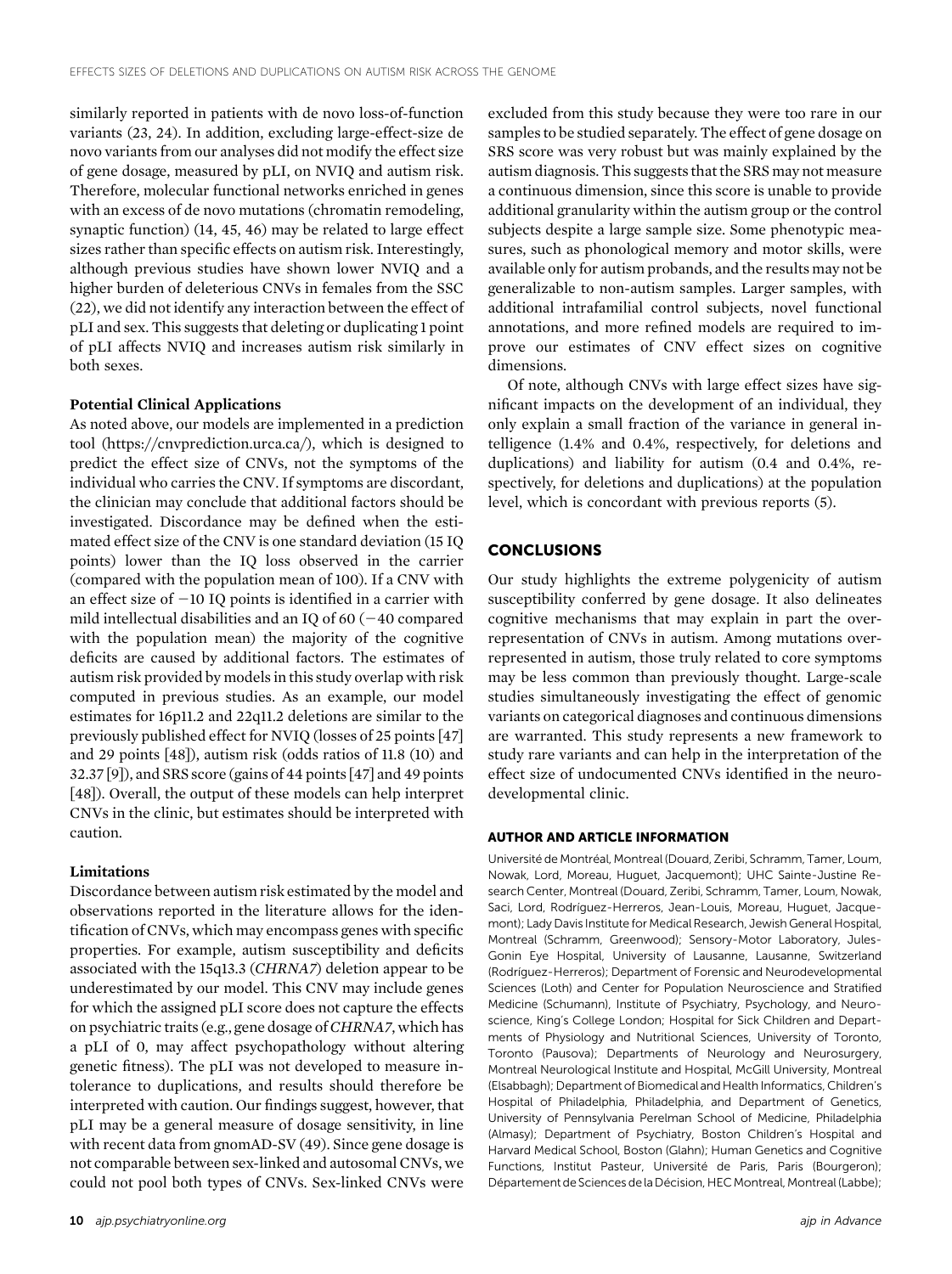Bloorview Research Institute, Holland Bloorview Kids Rehabilitation Hospital, Toronto (Paus); Departments of Psychology and Psychiatry, University of Toronto, Toronto (Paus); Centre de Recherche de CIUSSS-NIM, Montreal (Mottron); Département de Psychiatrie, Université de Montréal, Montreal (Mottron); Department of Epidemiology, Biostatistics, and Occupational Health, Gerald Bronfman Department of Oncology, and Department of Human Genetics, McGill University, Montreal (Greenwood).

Send correspondence to Dr. Jacquemont (sebastien.jacquemont@ umontreal.ca).

Ms. Douard, Dr. Zeribi, and Dr. Schramm share first authorship. Dr. Huguet and Dr. Jacquemont share last authorship.

Presented at the 27th annual World Congress of Psychiatric Genetics, Los Angeles, October 26–31, 2019, and as a poster presentation at the annual meeting of the International Society for Autism Research, Montreal, May 1–4, 2019.

This research was enabled by support provided by Calcul Quebec and Compute Canada. Dr. Jacquemont is a recipient of a Canada Research Chair in neurodevelopmental disorders, and a chair from the Jeanne et Jean-Louis Levesque Foundation. Dr. Schramm is supported by an Institute for Data Valorization fellowship. Ms. Tamer is supported by the Canadian Institutes of Health Research (CIHR) Scholarship Program. Dr. Huguet is supported by the Sainte-Justine Foundation, the Merit Scholarship Program for foreign students, and the Network of Applied Genetic Medicine fellowships. Dr. Loth is supported by European Autism Interventions, which receives support from the Innovative Medicines Initiative Joint Undertaking under grant agreement 115300, the resources of which are composed of financial contributions from grant FP7/2007-2013 from the European Union's Seventh Framework Programme, the European Federation of Pharmaceutical Industries and Associations companies' in-kind contributions, and Autism Speaks. Dr. Bourgeron is a recipient of a chair of the Bettencourt-Schueller Foundation. Dr. Mottron is a recipient of the Marcel and Rolande Gosselin research chair. This work is supported by a grant from the Brain Canada Multi-Investigator initiative and CIHR grant 159734 (Dr. Jacquemont, Dr. Greenwood, Dr. Paus). The Saguenay Youth Study (SYS) was funded by CIHR (Dr. Paus, Dr. Pausova) and the Heart and Stroke Foundation of Canada (Dr. Pausova). Funding for the project was provided by theWellcome Trust. This work was also supported by NIH grant U01 MH119690 (Dr. Almasy, Dr. Jacquemont, and Dr. Glahn) and grant U01 MH119739. The authors acknowledge the resources of MSSNG (www.mss.ng), Autism Speaks, and the Centre for Applied Genomics at the Hospital for Sick Children, Toronto. They also thank the participating families for their time and contributions to this database, as well as the generosity of the donors who supported this program.

The authors are grateful to all the families who participated in the Simons Variation in Individuals Project (VIP) and the Simons VIP Consortium (data from Simons VIP are available through SFARI Base), and they thank the coordinators and staff at the Simons VIP and SCC sites. The authors are grateful to all of the families at the participating SSC sites and the principal investigators (A. Beaudet,M.D., R. Bernier, Ph.D., J. Constantino, M.D., E. Cook, M.D., E. Fombonne, M.D., D. Geschwind, M.D., Ph.D., R. Goin-Kochel, Ph.D., E. Hanson, Ph.D., D. Grice, M.D., A. Klin, Ph.D., D. Ledbetter, Ph.D., C. Lord, Ph.D., C. Martin, Ph.D., D. Martin, M.D., Ph.D., R. Maxim, M.D., J. Miles, M.D., Ph.D., O. Ousley, Ph.D., K. Pelphrey, Ph.D., B. Peterson, M.D., J. Piggot, M.D., C. Saulnier, Ph.D., M. State, M.D., Ph.D., W. Stone, Ph.D., J. Sutcliffe, Ph.D., C. Walsh, M.D., Ph.D., Z. Warren, Ph.D., and E. Wijsman, Ph.D.). The authors appreciate obtaining access to phenotypic data on SFARI Base.

Additional contributions were made by Julien Buratti (Institute Pasteur). Vincent Frouin, Ph.D. (Neurospin) acquired data for IMAGEN. Manon Bernard, B.Sc. (database architect, Hospital for Sick Children) and Helene Simard, M.A., and her team of research assistants (Cégep de Jonquière) acquired data for SYS. Antoine Main, M.Sc. (UHC Sainte-Justine Research Center, HEC Montreal), Lionel Lemogo, M.Sc. (UHC Sainte-Justine Research Center), and Claudine Passo, B.Sc. (UHC Sainte-Justine Research Center) provided bioinformatical support. Maude Auger, B.Sc., and Kristian Agbogba, B.Sc. (UHC Sainte-Justine Research Center) provided website development.

Received August 14, 2019; revisions received January 23 and March 24, 2020; accepted May 11, 2020.

## **REFERENCES**

- 1. American Psychiatric Association: Diagnostic and Statistical Manual of Mental Disorders, 5th ed (DSM-5). Washington, DC, American Psychiatric Association, 2013
- 2. Ousley O, Cermak T: Autism spectrum disorder: defining dimensions and subgroups. Curr Dev Disord Rep 2014; 1:20–28
- 3. Simonoff E, Pickles A, Charman T, et al: Psychiatric disorders in children with autism spectrum disorders: prevalence, comorbidity, and associated factors in a population-derived sample. J Am Acad Child Adolesc Psychiatry 2008; 47:921–929
- 4. Sandin S, Lichtenstein P, Kuja-Halkola R, et al: The heritability of autism spectrum disorder. JAMA 2017; 318:1182–1184
- 5. Gaugler T, Klei L, Sanders SJ, et al: Most genetic risk for autism resides with common variation. Nat Genet 2014; 46:881–885
- 6. Sanders SJ, He X, Willsey AJ, et al: Insights into autism spectrum disorder genomic architecture and biology from 71 risk loci. Neuron 2015; 87:1215–1233
- 7. Jiang YH, Yuen RKC, Jin X, et al: Detection of clinically relevant genetic variants in autism spectrum disorder by whole-genome sequencing. Am J Hum Genet 2013; 93:249–263
- 8. Tammimies K, Marshall CR, Walker S, et al: Molecular diagnostic yield of chromosomal microarray analysis and whole-exome sequencing in children with autism spectrum disorder. JAMA 2015; 314:895–903
- 9. Sanders SJ, Sahin M, Hostyk J, et al: A framework for the investigation of rare genetic disorders in neuropsychiatry. Nat Med 2019; 25:1477–1487
- 10. Malhotra D, Sebat J: CNVs: harbingers of a rare variant revolution in psychiatric genetics. Cell 2012; 148:1223–1241
- 11. Moreno-De-Luca D, Sanders SJ,WillseyAJ, et al: Usinglarge clinical data sets to infer pathogenicity for rare copy number variants in autism cohorts. Mol Psychiatry 2013; 18:1090–1095
- 12. Satterstrom FK, Kosmicki JA, Wang J, et al: Large-scale exome sequencing study implicates both developmental and functional changes in the neurobiology of autism. Cell 2020; 180:568–584.e23
- 13. Marshall CR, Howrigan DP, Merico D, et al: Contribution of copy number variants to schizophrenia from a genome-wide study of 41,321 subjects. Nat Genet 2017; 49:27–35
- 14. Krumm N, Turner TN, Baker C, et al: Excess of rare, inherited truncating mutations in autism. Nat Genet 2015; 47:582–588
- 15. Girirajan S, Brkanac Z, Coe BP, et al: Relative burden of large CNVs on a range of neurodevelopmental phenotypes. PLoS Genet 2011; 7: e1002334
- 16. D'Angelo D, Lebon S, Chen Q, et al: Defining the effect of the 16p11.2 duplication on cognition, behavior, and medical comorbidities. JAMA Psychiatry 2016; 73:20–30
- 17. Bernier R, Steinman KJ, Reilly B, et al: Clinical phenotype of the recurrent 1q21.1 copy-number variant. Genet Med 2016; 18:341–349
- 18. Butcher NJ, Chow EWC, Costain G, et al: Functional outcomes of adults with 22q11.2 deletion syndrome. Genet Med 2012; 14: 836–843
- 19. Girirajan S, Dennis MY, Baker C, et al: Refinement and discovery of new hotspots of copy-number variation associated with autism spectrum disorder. Am J Hum Genet 2013; 92:221–237
- 20. Iossifov I, O'Roak BJ, Sanders SJ, et al: The contribution of de novo coding mutations to autism spectrum disorder. Nature 2014; 515: 216–221
- 21. Mottron L, Duret P, Mueller S, et al: Sex differences in brain plasticity: a new hypothesis for sex ratio bias in autism.Mol Autism 2015; 6:33